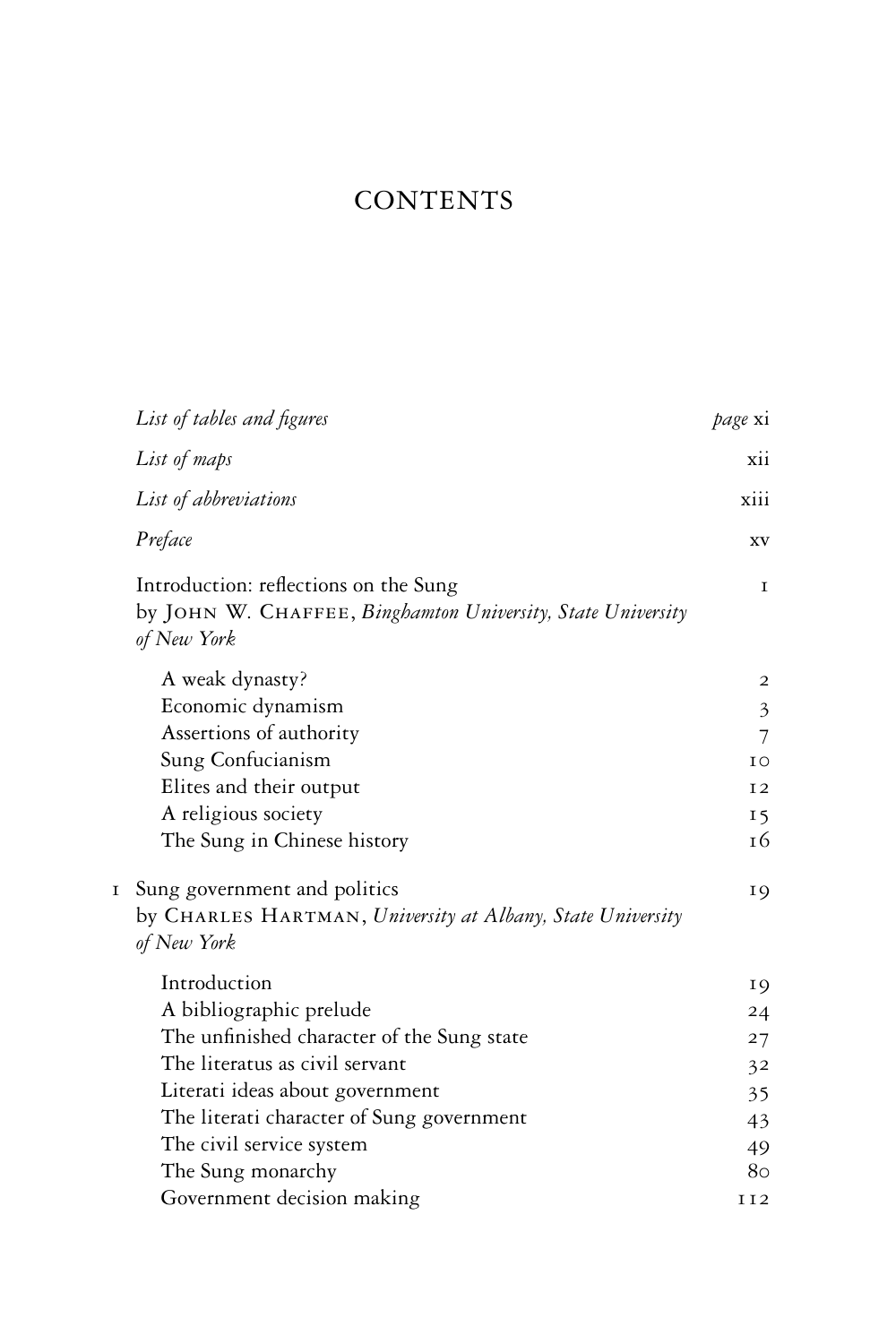| $\overline{2}$ | The Sung fiscal administration<br>by PETER J. GOLAS, University of Denver  | 139   |
|----------------|----------------------------------------------------------------------------|-------|
|                | Introduction                                                               | 139   |
|                | Agriculture and the countryside                                            | 158   |
|                | Labor service                                                              | 167   |
|                | Cities, commercial taxes, and monopolies                                   | I75   |
|                | Disbursements                                                              | 192   |
|                | The monetary system                                                        | 207   |
|                | Conclusion                                                                 | 2 I I |
| 3              | A history of the Sung military                                             | 2I4   |
|                | by WANG TSENG-YÜ, Academy of Social Sciences, Beijing                      |       |
|                | The organization of the military in the early Sung                         | 214   |
|                | The military history of the Northern Sung                                  | 220   |
|                | Weapons, logistics, and technology                                         | 233   |
|                | The military history of the Southern Sung                                  | 238   |
|                | 4 Chinese law and legal system: Five Dynasties and Sung                    | 250   |
|                | by BRIAN MCKNIGHT, University of Arizona                                   |       |
|                | Introduction                                                               | 250   |
|                | Five Dynasties law                                                         | 250   |
|                | The Sung legal system                                                      | 253   |
|                | Conclusion                                                                 | 283   |
|                | 5 Sung education: schools, academies, and examinations                     | 286   |
|                | by JOHN W. CHAFFEE, Binghamton University, State University<br>of New York |       |
|                | Introduction                                                               | 286   |
|                | Methods of recruitment                                                     | 287   |
|                | Early Sung developments                                                    | 288   |
|                | The Ch'ing-li reforms                                                      | 293   |
|                | Policy debates: quotas and curriculum                                      | 295   |
|                | Wang An-shih's reforms                                                     | 298   |
|                | The Three Hall System                                                      | 300   |
|                | The early Southern Sung: survival and reconstruction                       | 305   |
|                | Southern Sung government schooling                                         | 305   |
|                | The academy movement                                                       | 309   |
|                | Examinations in the Southern Sung                                          | 312   |
|                | Conclusion: the Sung educational order                                     | 318   |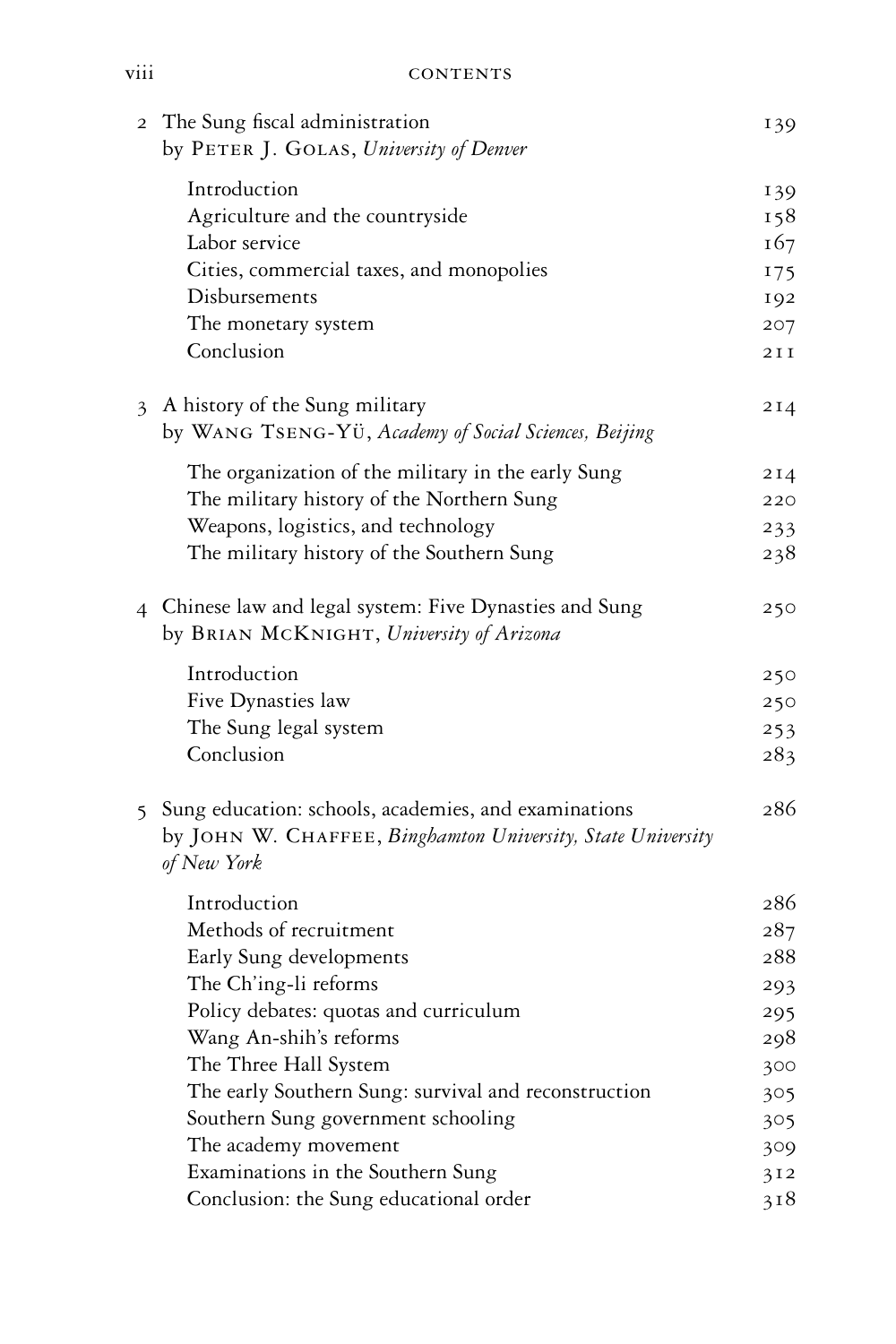|   | 6 Economic change in China, 960-1279<br>by JOSEPH P. MCDERMOTT, Cambridge University, and SHIBA<br>YOSHINOBU, Toyo Bunko | 32I  |
|---|--------------------------------------------------------------------------------------------------------------------------|------|
|   | Introduction                                                                                                             | 32I  |
|   | Late T'ang to early Sung (742-1080)                                                                                      | 326  |
|   | Middle Sung $(1080 - 1162)$                                                                                              | 385  |
|   | Late Sung (1163-1276)                                                                                                    | 409  |
| 7 | China's emergence as a maritime power                                                                                    | 437  |
|   | by ANGELA SCHOTTENHAMMER, Salzburg University                                                                            |      |
|   | Introduction                                                                                                             | 437  |
|   | Political and economic background                                                                                        | 439  |
|   | Sea routes and maritime accounts                                                                                         | 440  |
|   | Nautical and shipbuilding technology                                                                                     | 450  |
|   | The Sung navy                                                                                                            | 454  |
|   | Official administration of maritime trade                                                                                | 460  |
|   | Exchange of commodities                                                                                                  | 49 I |
|   | Conclusion                                                                                                               | 523  |
|   | 8 Sung society and social change                                                                                         | 526  |
|   | by ROBERT HYMES, Columbia University                                                                                     |      |
|   | Introduction                                                                                                             | 526  |
|   | Printing and reading                                                                                                     | 542  |
|   | Women and gender                                                                                                         | 568  |
|   | Religion                                                                                                                 | 595  |
|   | Elites, locality, and the state                                                                                          | 621  |
|   | Conclusion                                                                                                               | 661  |
| 9 | Reconceptualizing the order of things in Northern                                                                        |      |
|   | and Southern Sung                                                                                                        | 665  |
|   | by PETER K. BOL, Harvard University                                                                                      |      |
|   | The Sung intellectual legacy                                                                                             | 665  |
|   | Culture and ideology, 960-1030                                                                                           | 670  |
|   | From learning to politics: the Fan Chung-yen faction<br>The search for coherent systems and methods in the               | 674  |
|   | mid-eleventh century                                                                                                     | 681  |
|   | Finding an alternative to the New Learning                                                                               | 708  |
|   | Trends in Southern Sung intellectual culture                                                                             | 72I  |
|   |                                                                                                                          |      |